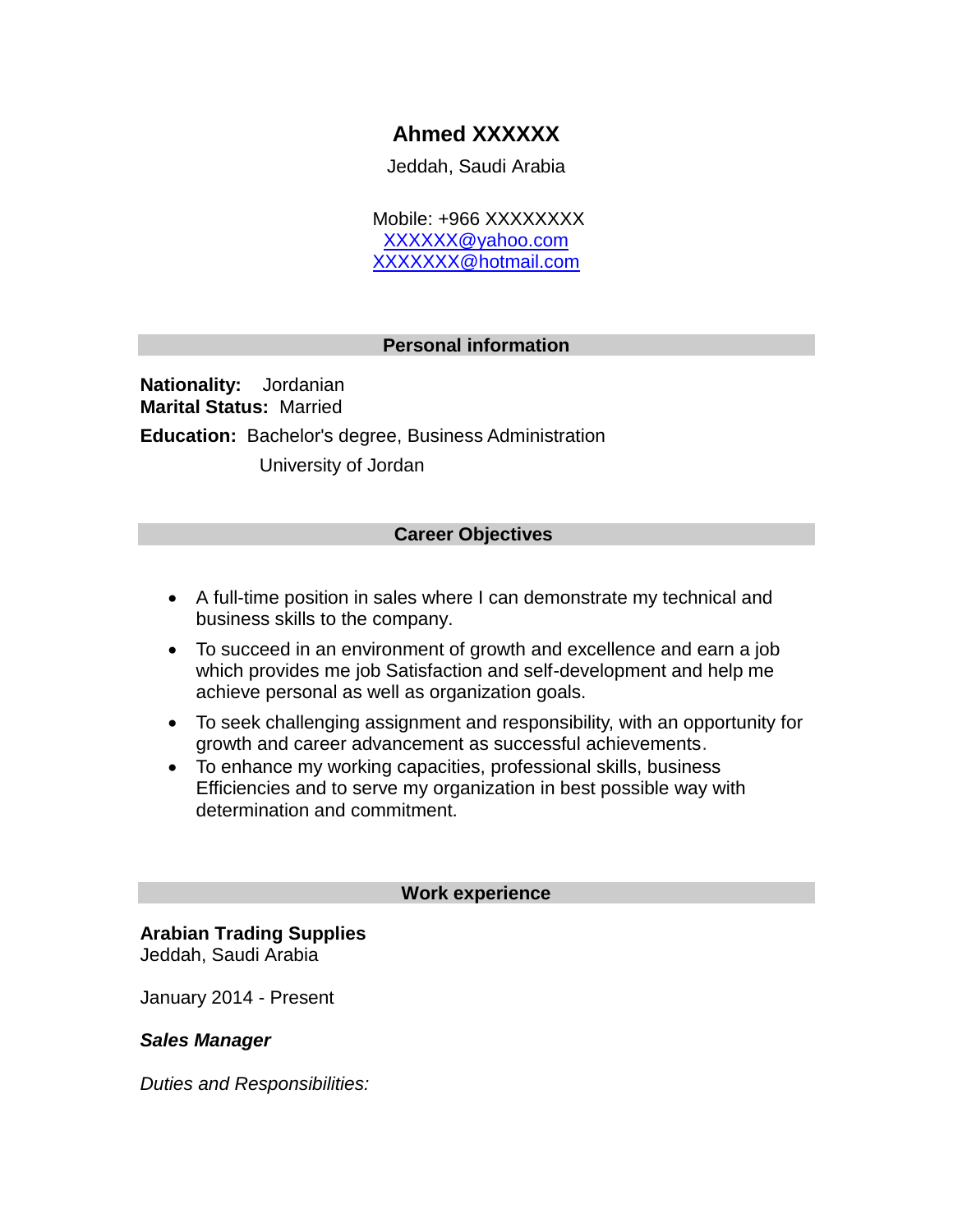- Managing the Sales team in the Western region of the country and ensuring achievement of Sale targets.
- Develop the Sales strategy and budget on a yearly basis based on market analysis and forecasting and review these plans regularly based on progress and changes in the market.
- Conduct presentations and provide reports to the management as requested.
- Prepare and negotiate agreements with customers.
- Ensure customer orders are being handled effectively and timely.
- Meet with customers, address any issues and ensure customer satisfaction.
- Conduct periodical meetings with the Sales team to review progress against KPIs.
- Provide suitable evaluation and training for the Sales team to ensure continuous development.

# **United Matbouli Group**

Jeddah, Saudi Arabia

August 2011 – December 2013

## *Sales Manager*

*Duties and Responsibilities:*

- Managing the Sales team in the Western region of the country and ensuring achievement of Sale targets.
- Develop the Sales strategy and budget on a yearly basis based on market analysis and forecasting and review these plans regularly based on progress and changes in the market.
- Conduct presentations and provide reports to the management as requested.
- Prepare and negotiate agreements with customers.
- Ensure customer orders are being handled effectively and timely.
- Meet with customers, address any issues and ensure customer satisfaction.
- Conduct periodical meetings with the Sales team to review progress against KPIs.
- Provide suitable evaluation and training for the Sales team to ensure continuous development.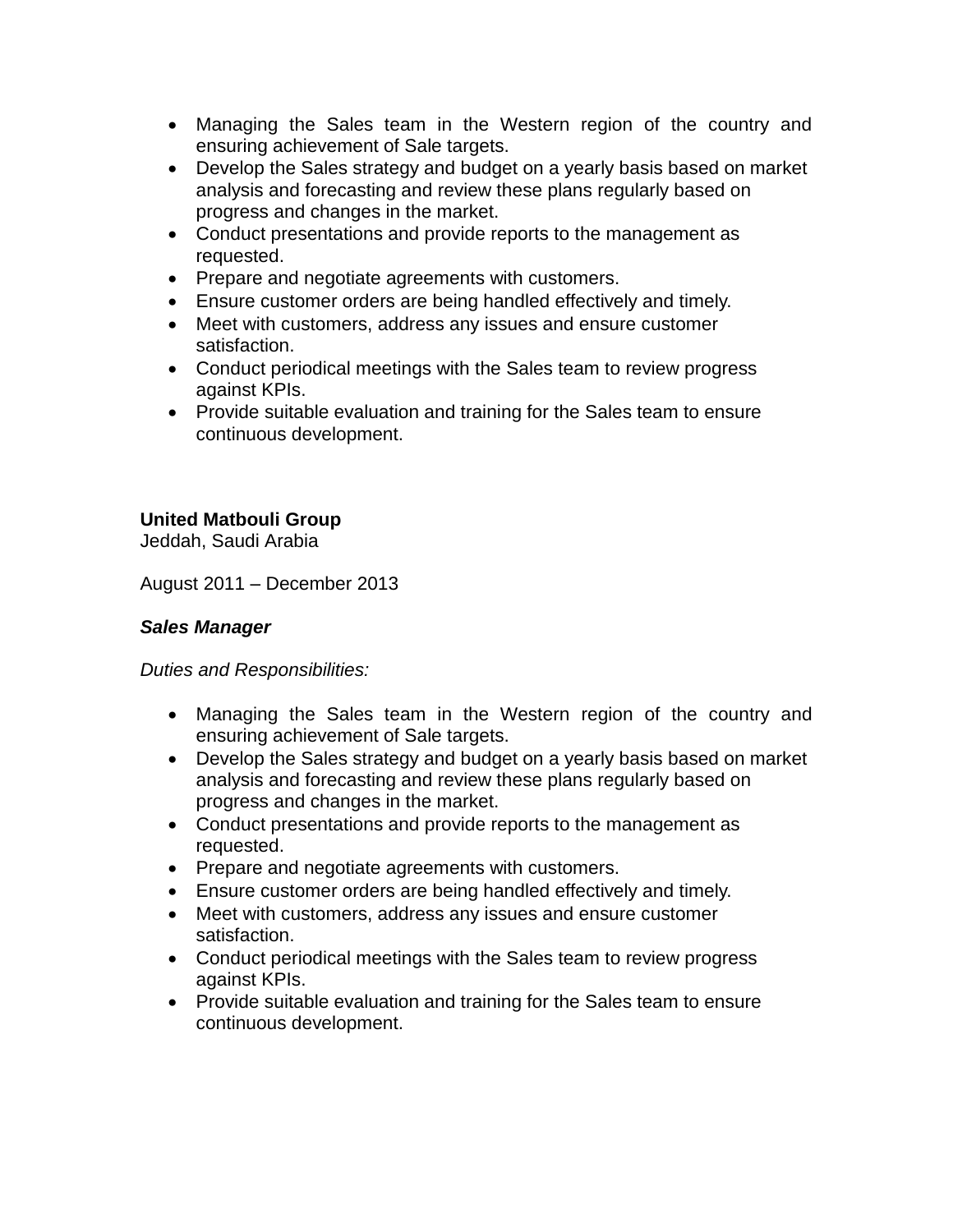# **Al Babtain Trading**

Jeddah, Saudi Arabia

April 2009 – July 2011

### *Sales Supervisor*

*Duties and Responsibilities:*

- Managing Sales Executives to ensure all sale orders are responded to.
- Assist in the development of the Sales strategy.
- Conduct presentations and provide reports to the management as requested.
- Draft and negotiate agreements with customers.
- Ensure customer orders are being handled effectively and timely.
- Meet with customers, address any issues and ensure customer satisfaction.
- Provide suitable guidance to junior Sales staff.

#### **Fine Hygienic Holding** Jordan

January 2006 – March 2009

### *Sales Executive*

- Achieving sales targets as agreed with the Sales Manager.
- Provide periodical sales status reports as requested.
- Follow up with merchandisers visibility & displays implementation.
- Assist merchandisers for any issues faced by outlet by providing creative solutions.

### **Key skills and qualities**

- Ability to impact sales through coaching, counselling, and influencing others to accomplish desired outcomes.
- Preparing itineraries, call reports and monthly business reports with sufficient detail and in a timely manner.
- Researching, developing and executing new product launches.
- Possess good sense of market, trends, and competitors' activities